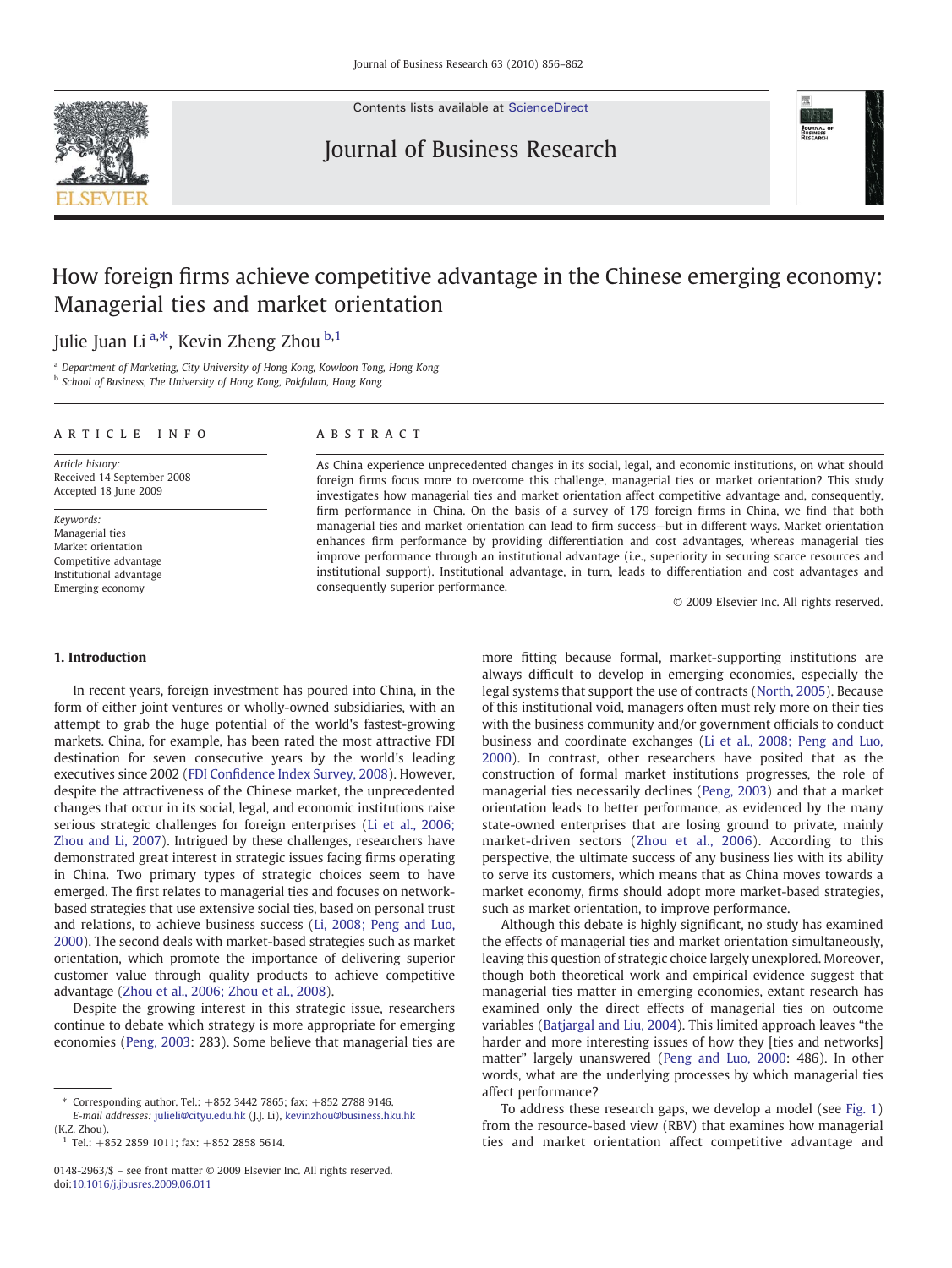<span id="page-1-0"></span>

Fig. 1. The conceptual model.

consequently firm performance. We suggest that in China, an important dimension of competitive advantage lies in a firm's superiority in securing scarce resources and institutional support, which we refer to as "institutional advantage." For example, [Li \(2005\)](#page--1-0) suggests that access to land, capital, and human resources is critical to business success in China. [Luo \(2007\)](#page--1-0) indicates that support from local government is important because the legal system is not reliable and subject to particularism and personal accommodation. We argue that both managerial ties and market orientation can lead to firm success but that they accomplish this goal in different ways: Managerial ties foster firm performance through an institutional advantage, whereas market orientation enhances performance by achieving differentiation and cost advantages. Overall, our efforts aim to shed some light on how to overcome deleterious institutional challenges and achieve competitive advantage in the Chinese emerging economy.

### 2. Conceptual development

### 2.1. The RBV framework

According to the RBV, a firm's competitive advantage stems from its unique assets and distinctive capabilities ([Barney, 2001\)](#page--1-0). However, a firm's unique resources do not automatically translate into superior performance; rather, unique resources lead to market-positional superiority which then lead to superior performance ([Barney, 2001;](#page--1-0) [Zhou et al., 2008\)](#page--1-0). Competitive advantage literature commonly points to two types of positional superiority: differentiation and cost [\(Porter,](#page--1-0) [1985\)](#page--1-0). Cost advantage, or cost leadership, arises when the firm operates at a lower cost than its competitors but offers a comparable product. The primary cost drivers include economies of scale, capacity utilization, and process management, etc. Differentiation advantage is achieved when customers consistently perceive a firm's offerings as superior to those of its competitors. A firm can differentiate itself in various ways, such as providing superior service, offering innovative features, developing a strong brand name, launching effective promotion, and so on.

### 2.2. Institutional advantage

Although extant literature has mainly focused on differentiation and cost advantages, recent research suggests that in emerging economies, competitive advantage often arises from nonmarket, institutional connections [\(Guillen, 2000; Peng et al., 2005](#page--1-0)), which we refer to as institutional advantage. A review of this literature suggests that institutional advantage offers essentially two benefits: superiority in obtaining scarce resources and superiority in gaining support from dominant institutions.

First, as the Chinese market is characterized by underdeveloped capital markets, a scarcity of skilled labor, and a lack of reliable market information [\(Li et al., 2008\)](#page--1-0), business success rests critically in a firm's ability to secure scarce resources. [Guillen \(2000\),](#page--1-0) for example, finds that close ties within business groups enable firms to gain a resource advantage including securing technology and know-how, arranging financial packages, obtaining land and establishing plants, hiring and training workers, and so forth. With this advantage, business groups excel in repeatedly entering a variety of industries, which is difficult for new entrants to duplicate or overcome ([Li, 2005\)](#page--1-0). Second, because market-supporting institutions such as legal systems and stable political structures are particularly difficult to develop in emerging economies ([North, 2005\)](#page--1-0), support from dominant institutions is critical for business success. For example, the Chinese government still plays a highly significant role in shaping, and even interfering in, economic actions through its initiation of new regulations and policies, grants of special permits, and imposition of various restrictions [\(Luo, 2007\)](#page--1-0). Therefore, institutional support represents political capital that helps build a firm's public reputation, social legitimacy, and political effectiveness and that the firm can use to seize potential opportunities or counteract threats [\(Peng et al., 2005](#page--1-0)). In summary, institutional advantage offers a firm both tangible (i.e., securing resources) and intangible (i.e., support from dominant institutions) benefits.

### 2.3. Managerial ties as a source of advantage

Managerial ties refer to "executives' boundary-spanning activities and their associated interactions with external entities" [\(Geletkanycz](#page--1-0) [and Hambrick, 1997](#page--1-0): 654). Because economic actions are deeply embedded in networks of interpersonal relations, ties are important means for coordinating exchanges [\(Granovetter, 1985\)](#page--1-0). Managers can use the social capital inherent in managerial ties to influence the allocation of resources and shape economic actions ([Batjargal & Liu,](#page--1-0) [2004\)](#page--1-0). The economic transitions make the role of ties more evident. In China, formal institutional constraints, such as laws and regulations, tend to be weak, so firms must rely on informal means such as interpersonal ties to facilitate economic exchanges [\(Li et al., 2008](#page--1-0)). In other words, managerial ties substitute for reliable government and the established rule of law ([Xin and Pearce, 1996](#page--1-0)). Empirical studies further find that ties with government officials, as well as with top managers at other firms, positively affect firm performance [\(Peng and](#page--1-0) [Luo, 2000](#page--1-0)).

As boundary spanners, managers function through their vital ties to the external entities on which their firms depend. In this sense, managers are brokers armed with useful ties and contacts ([Geletka](#page--1-0)[nycz and Hambrick, 1997](#page--1-0)). In China where market mechanisms and market-supporting institutions often are underdeveloped or underenforced, top managers resort to networking to seek the institutional